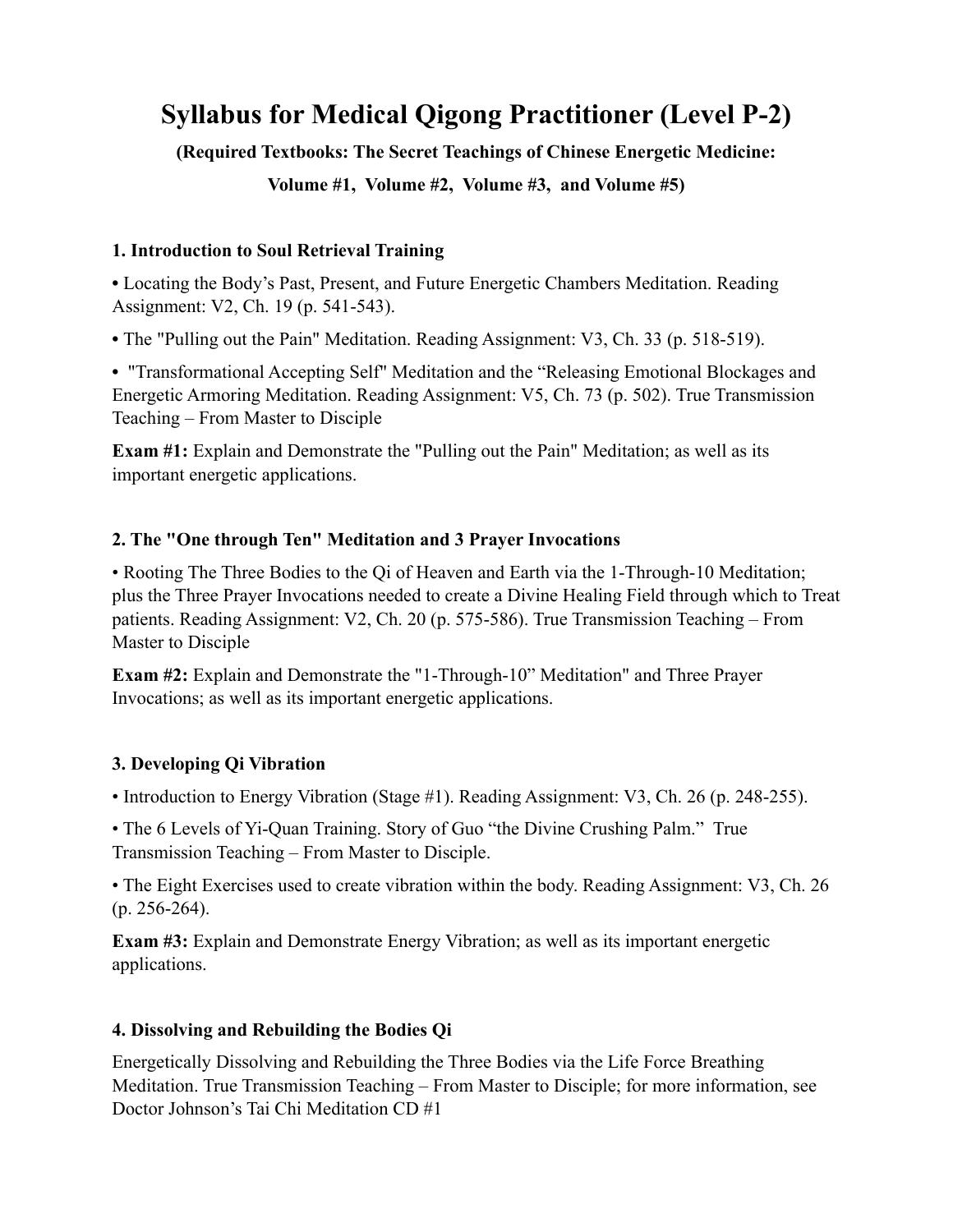# **5. Expanding the Channels and Increasing Qi Flow**

Energetically Expanding the Channels of the Arms and activating the Nine Chambers of each Dantian via the Taiji Zhi Ball of Light Meditation. Reading Assignment: V3, Ch. 26 (p. 268-273).

**Exam #4:** Explain and Demonstrate the Taiji Zhi Ball of Light Meditation; as well as its important energetic applications.

### **6. Phantom Hand Exercises**

For training and increasing Creative Visualization, in order to Create, Shape, and Mold energy. Reading Assignment: V3, Ch. 28 (p. 357-359).

• The Big Hand Exercise. Used to energetically grow and increase your body's Qi. Reading Assignment: V3, Ch. 28 (p. 359).

• The Dipping Hand Exercise. Used to energetically dip into and penetrate a partner's three bodies. Reading Assignment: V3, Ch. 28 (p. 360-361).

• The Pushing Hand Exercise. Used to energetically push and move a partner's body without touching them. Reading Assignment: V3, Ch. 28 (p. 361-363).

• The Pulling Hand Exercise. Used to energetically pull and move a partner's body without touching them. Reading Assignment: V3, Ch. 28 (p. 363).

#### **7. Training and Increasing Mind Concentration**

Intermediate Meditation used in transforming energetic boundaries and further expanding conscious awareness of energetic realms. True Transmission Teaching – From Master to Disciple;

• The Fusion of Tangible Matter and Intangible Energy. Reading Assignment: V3, Ch. 28 (p. 354-356).

• The Fusion of Body-Mind-Energy Meditation. Reading Assignment: V3, Ch. 28 (p. 356-357).

# **8. Increasing Intuitive and Perceptual Awareness Meditation**

Intermediate Meditation used for increasing the energetic boundaries and further expanding conscious awareness of surrounding environment. True Transmission Teaching – From Master to Disciple;

• Eight Direction Perception Meditation. Reading Assignment: V3, Ch. 21 (p. 27-29). True Transmission Teaching – From Master to Disciple; for more information, see Doctor Johnson's Tai Chi Meditation CD #2).

**Exam #5:** Explain and Demonstrate the Eight Direction Perception Meditation; as well as its important energetic applications.

# **9. Increasing Perceptual Awareness of the True Self**

Intermediate Meditation used for "Awakening" and expanding the Perceptive Awareness, and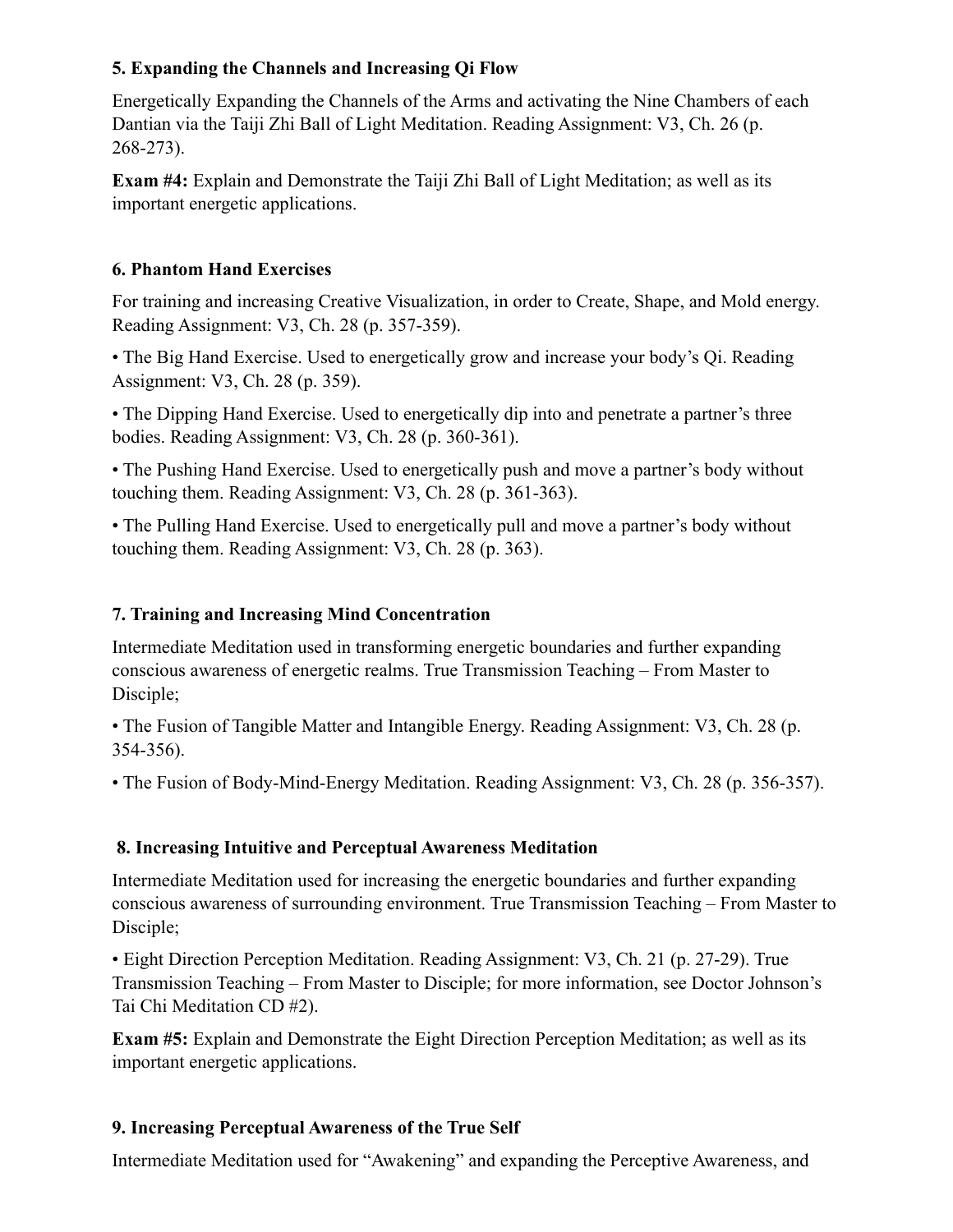reconnecting with the Intuitive Consciousness. Reading Assignment: V3, Ch. 28 (p. 331-338). True Transmission Teaching – From Master to Disciple;

- Who are You? -
- Where is the Center of Space?
- Where is the Center of Time? Meditation

#### **10. Introduction to Medical Qigong Clinic Basics**

• Creating an Energetic Circle. Reading Assignment: V3, Ch. 29 (p. 381-387).

• Dredging and Purging the Patient's Toxic Energy. Reading Assignment: V3, Ch. 29 (p. 388-390).

- Understanding Energetic Cords. Reading Assignment: V3, Ch. 29 (p. 391-397).
- Disposing of the patient's Toxic Energy. Reading Assignment: V3, Ch. 29 (p. 398-399).

**Exam #6:** Explain and Demonstrate the skill of Creating an Energetic Circle; as well as its important energetic applications.

**Exam #7:** Explain Energetic Cords; as well as their important energetic applications.

**Exam #8:** Explain and Demonstrate the skill of Disposing of the patient's Toxic Energy; as well as its important energetic applications.

### **11. Introduction to Energetic Diagnosis**

Developing an Energetic Sensitivity to the body's Five Energetic Fields

• Diagnosing The Body's Three External Wei Qi Fields. Reading Assignment: V2, Ch. 14 (p. 218-221).

- Diagnosing The Body's Current of Ying Qi. Reading Assignment: V2, Ch. 14 (p.222).
- Diagnosing The Body's Sea of Blood. Reading Assignment: V2, Ch. 14 (p.223).
- Diagnosing The Body's Sea of Marrow. Reading Assignment: V2, Ch. 14 (p.224).

• Diagnosing The Body's Center Core of Light (Taiji Pole of Man). Reading Assignment: V2, Ch. 14 (p.224-225); V1, Ch. 5 (p. 237-242 and 256-258)

# **12. Introduction to Medical Qigong Treatment Protocols**

Introduction to "Table Work."

• "Tonification Treatment Protocol," For Extremely Deficient Patients. Reading Assignment: V3,Ch 29 (p. 400-403)

• Introduction to "The General Treatment Protocol." Reading Assignment: V3, Ch 29 (p. 404-408)

• Refining General Treatment Protocol

Table Work, Medical Qigong Purgation, Tonification and Regulation Therapy.